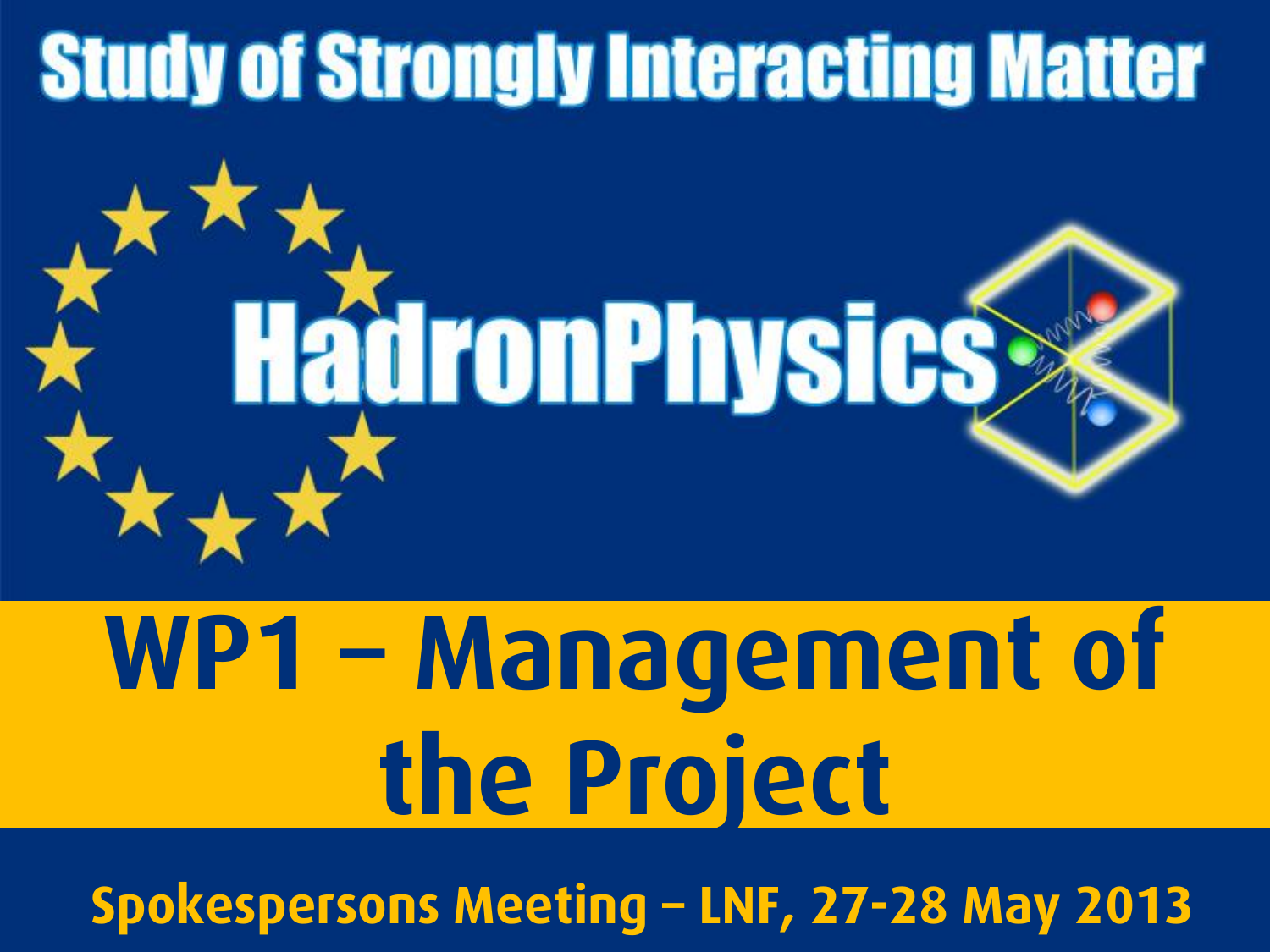#### **Contents**

- Milestones of the Project
- Activities performed by the Management
	- Contacts with the community
	- NuPECC meetings
	- Contacts with the Commission
	- Managerial bodies meetings
	- Sponsorships
- Amendment to the Grant Agreement
- First Periodic Report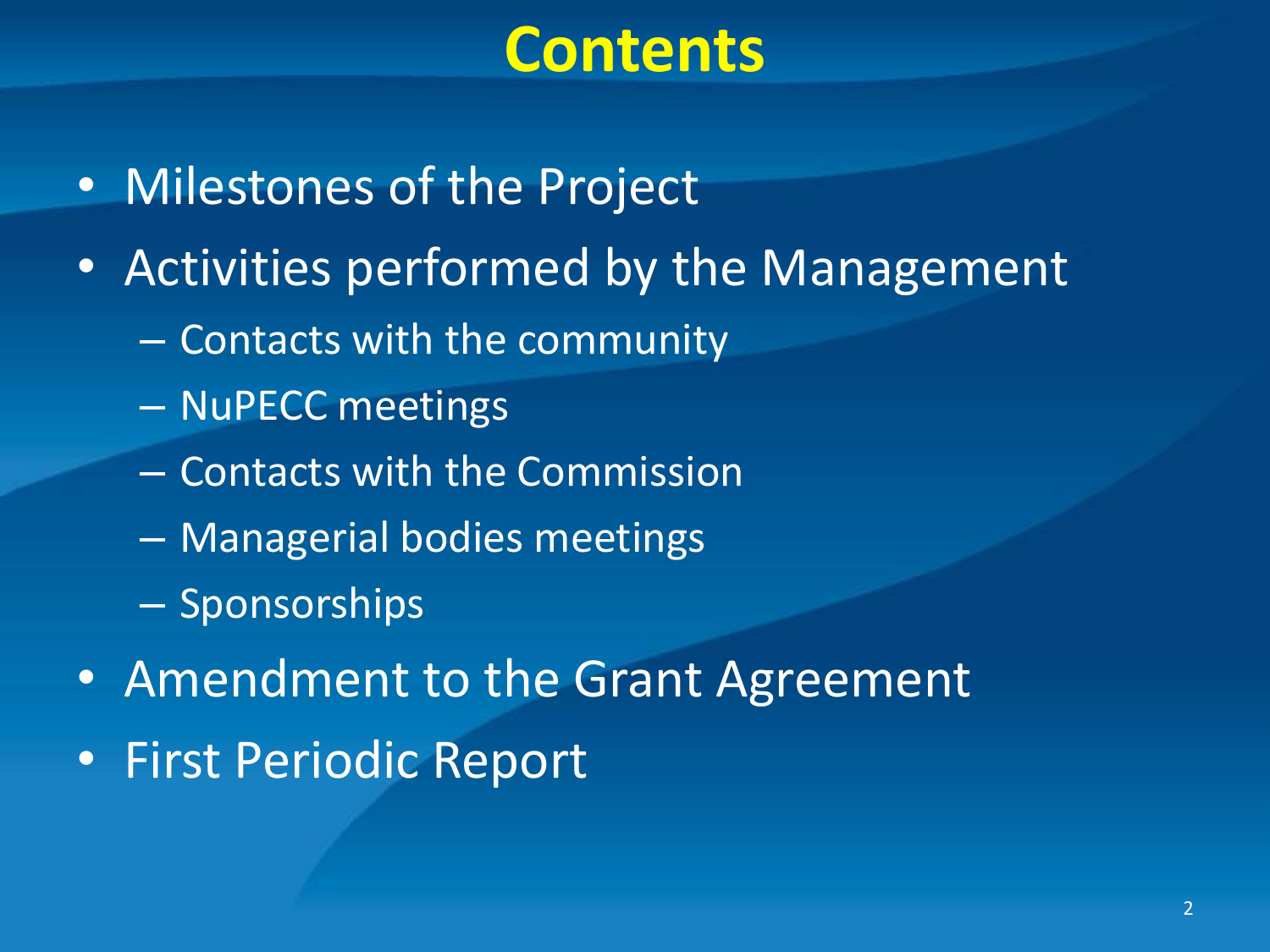#### **MILESTONES OF THE PROJECT**

**Carlo Guaraldo** 3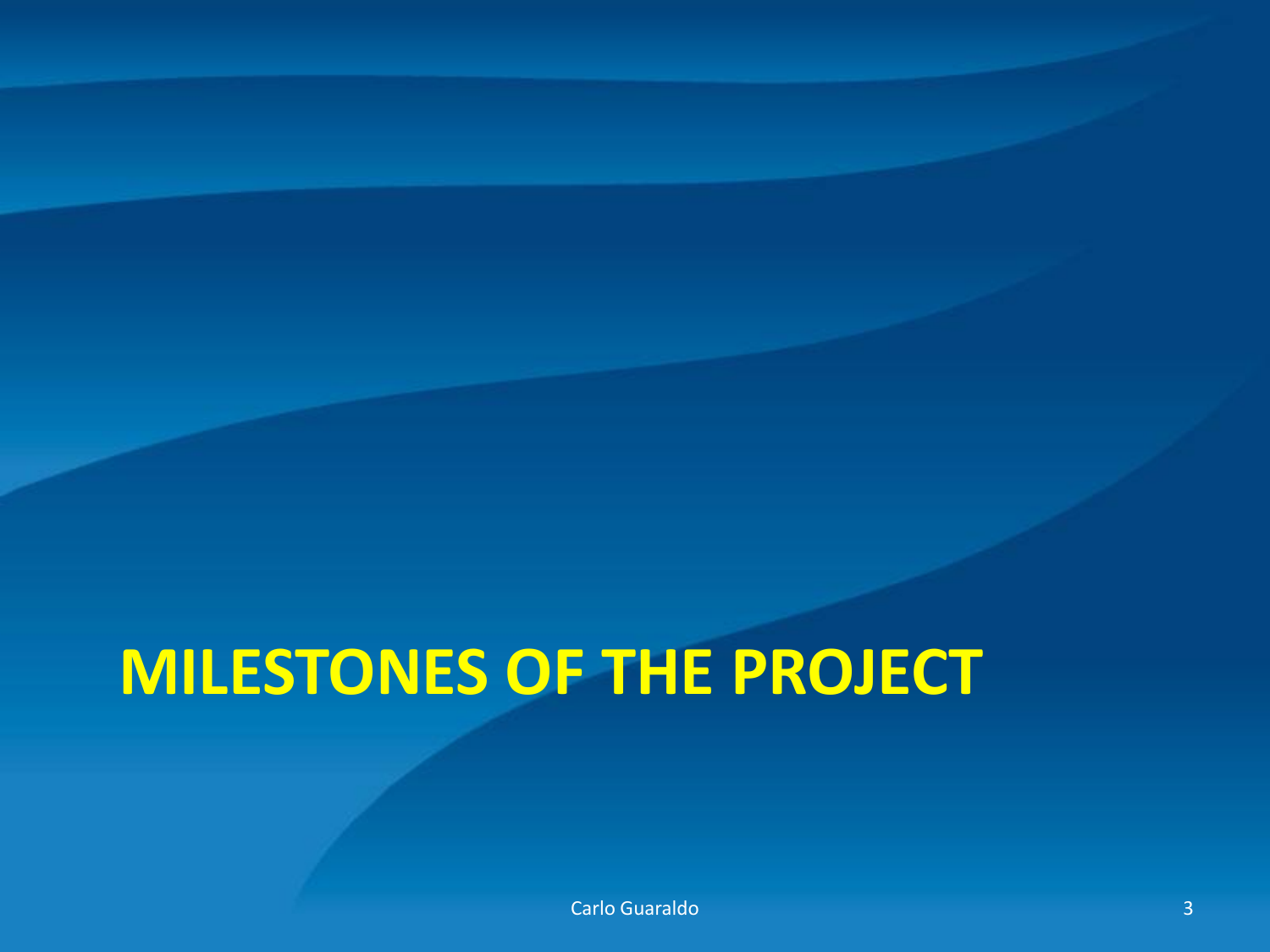#### **Milestones of the Project**

- Signature of the Grant Agreement n. 283286, project title "HadronPhysics3", by the Coordinator: 15 December 2011
- Signature of the Grant Agreement by the European Commission: 16 December 2011
- Starting date of the project: 1 January 2012
- Duration of the project: 36 months
- Pre-financing from the European Commission: 9 February 2012
- Request for amendment n. 1 to Grant Agreement: 20 May 2013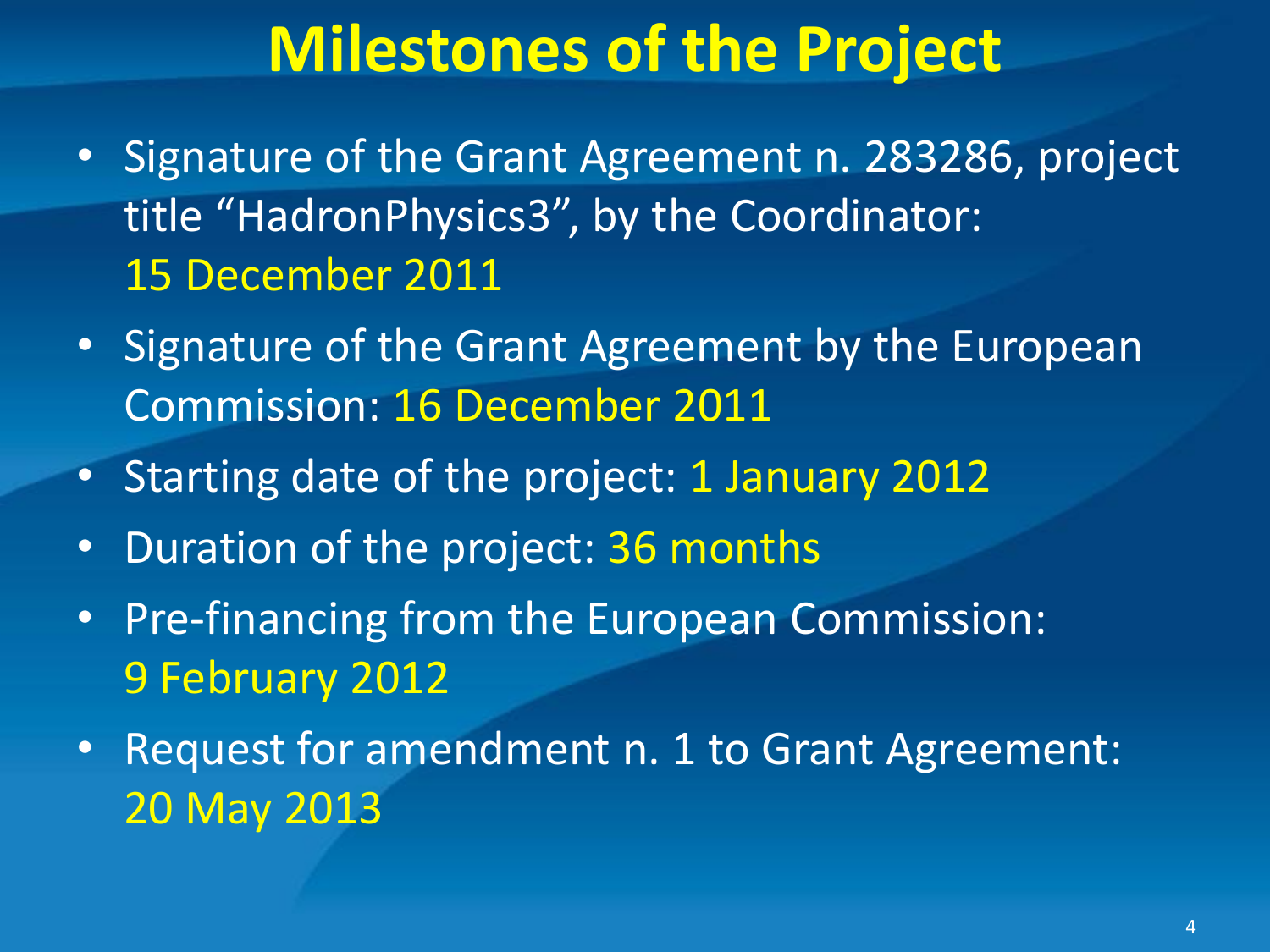### **ACTIVITIES PERFORMED BY THE MANAGEMENT**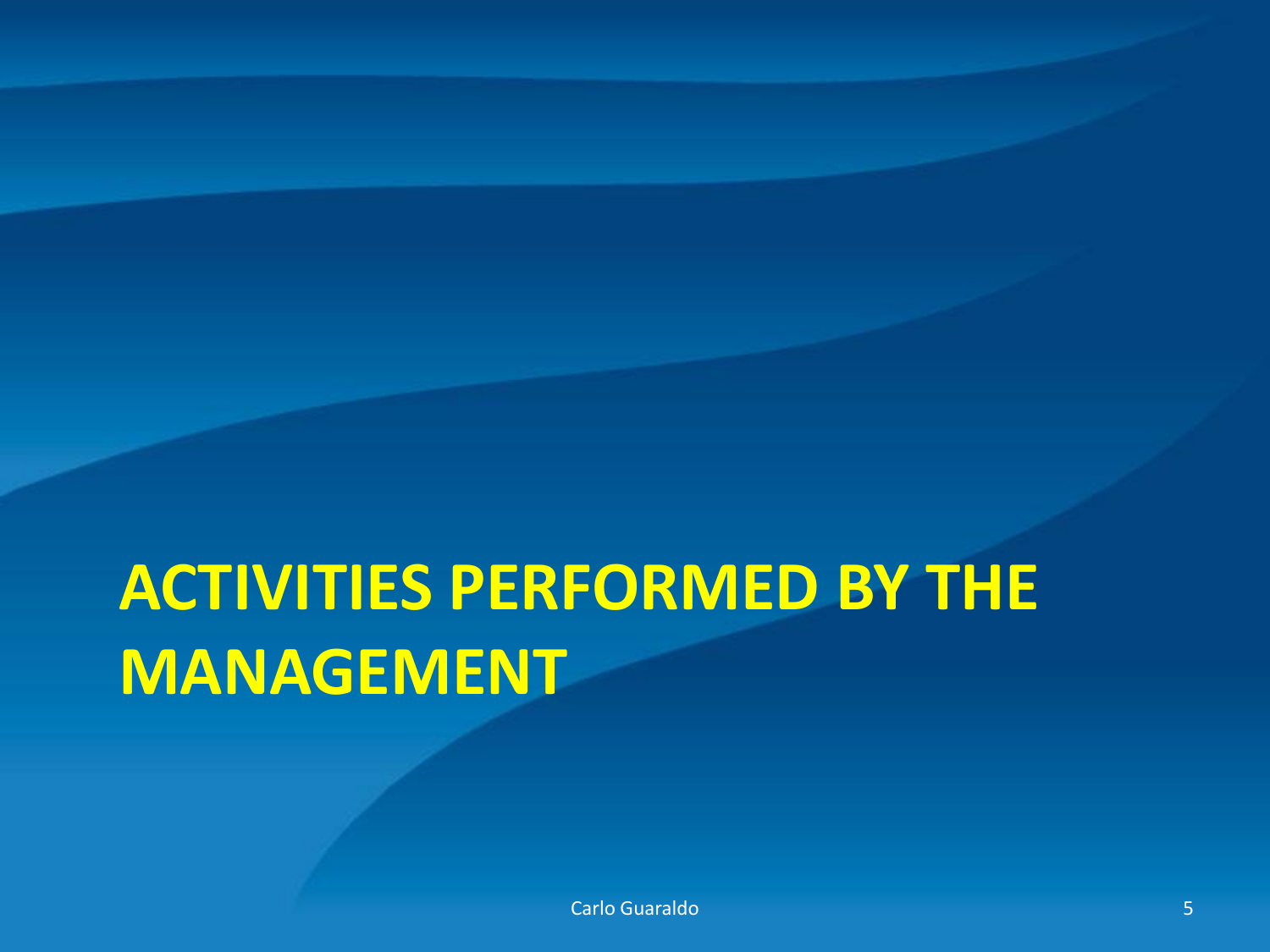#### **Contacts with the Community (1)**

| <b>Date</b>   | <b>Title</b>                                 | <b>Subject</b>                   | <b>Location</b> |  |
|---------------|----------------------------------------------|----------------------------------|-----------------|--|
| 23-24 March   |                                              | Role of CERN in                  | CERN,           |  |
| 2012          | <b>CERN</b> Management                       | HadronPhysics3                   | Switzerland     |  |
| $12-14$ April | <b>Organizing Committee</b>                  | Definition of the                | Cracow,         |  |
| 2012          | <b>MESON 2012</b>                            | HadronPhysics3 sponsorship       | Poland          |  |
|               |                                              | <b>Discussion about European</b> |                 |  |
| 23 April 2012 | <b>INFN Sezione di Milano</b>                | programs of INFN Sezione di      | Milano,         |  |
|               |                                              | Milano                           | Italy           |  |
| 20 May 2012   | <b>LEANNIS</b> meeting                       | Presentation of                  | Prague,         |  |
|               |                                              | HadronPhysics3 and               | Czech           |  |
|               |                                              | European programs                | Republic        |  |
| 30 May 2012   | Jagiellonian University<br><i>Management</i> | Discussion about Jagiellonian    |                 |  |
|               |                                              | University participation in      | Cracow,         |  |
|               |                                              | HadronPhysics3                   | Poland          |  |
| 17-20 June    |                                              | The role of HadronPhysics3       | Torino, Italy   |  |
| 2012          | <b>INFN Management</b>                       | in INFN programs                 |                 |  |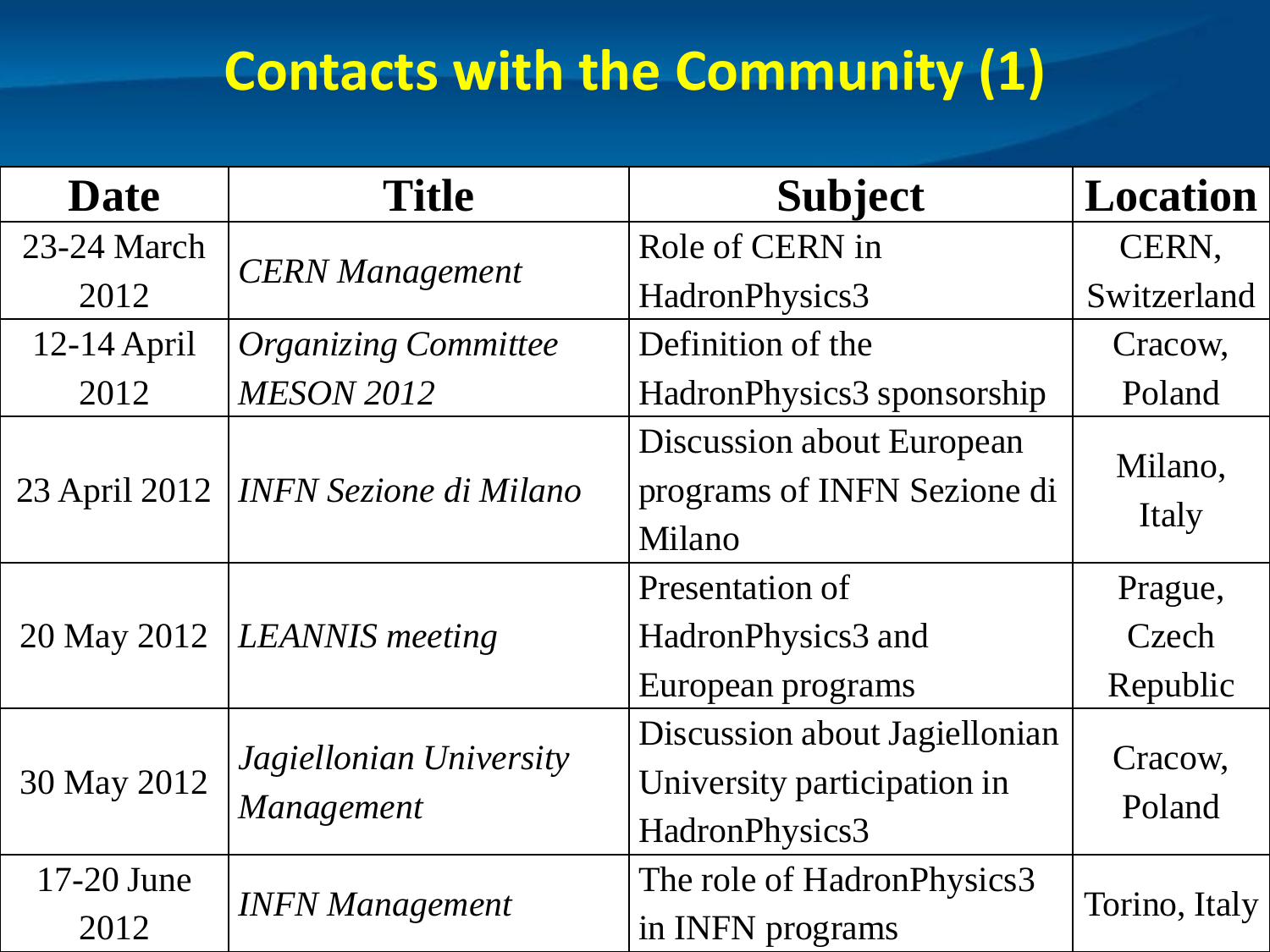#### **Contacts with the Community (2)**

| <b>Date</b>          | <b>Title</b>                                     | <b>Subject</b>                                                                         | <b>Location</b>      |
|----------------------|--------------------------------------------------|----------------------------------------------------------------------------------------|----------------------|
| 2 July 2012          | <b>SMI Management</b>                            | Discussion about the<br>participation of SMI in<br>HadronPhysics3                      | Vienna,<br>Austria   |
| 2 September<br>2012  | <b>INFN Sezione di Catania</b>                   | Discussion about the<br>participation of Sezione di<br>Catania in Hadron Physics 3     | Catania,<br>Italy    |
| 13 September<br>2012 | <b>CERN</b> Management                           | Partecipation of CERN in<br>HadronPhysics3                                             | CERN,<br>Switzerland |
| 14 October<br>2012   | <b>ECT*</b> Management                           | Role of $ECT^*$ in<br>HadronPhysics3                                                   | Trento, Italy        |
| $9-11$ May<br>2013   | <b>Organizing Committee</b><br><b>MESON 2014</b> | Definition of the role of the<br>HadronPhysics3 thematics in<br>the MESON 2014 program | Cracow,<br>Poland    |
| $21-22$ June<br>2013 | <b>ECT*</b> Management                           | Present and future role of<br><b>ECT*</b> in HadronPhysics<br>projects                 | Trento, Italy        |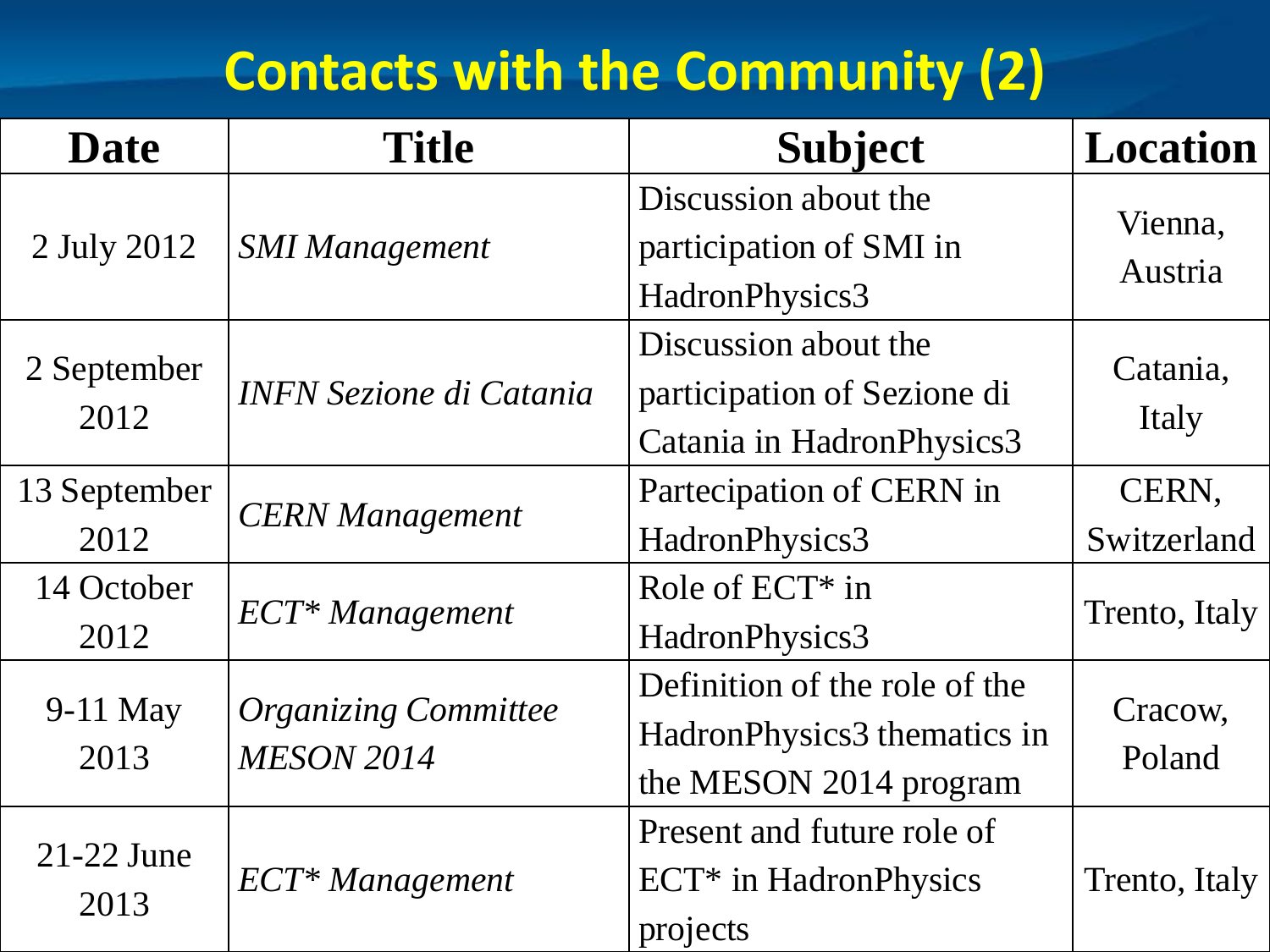#### **Contact with NuPECC**

| <b>Date</b>           | <b>Title</b>                    | <b>Subject</b>                | <b>Location</b>    |
|-----------------------|---------------------------------|-------------------------------|--------------------|
| March 9-<br>10, 2012  | 73rd NuPECC Meeting             | <b>HadronPhysics3 Updates</b> | Milano, Italy      |
| October 5-<br>6, 2012 | 75 <sup>th</sup> NuPECC Meeting | <b>HadronPhysics3 Updates</b> | Sevilla,<br>Spain  |
| March 15-<br>16, 2013 | 76 <sup>th</sup> NuPECC Meeting | <b>HadronPhysics3 Updates</b> | Jülich,<br>Germany |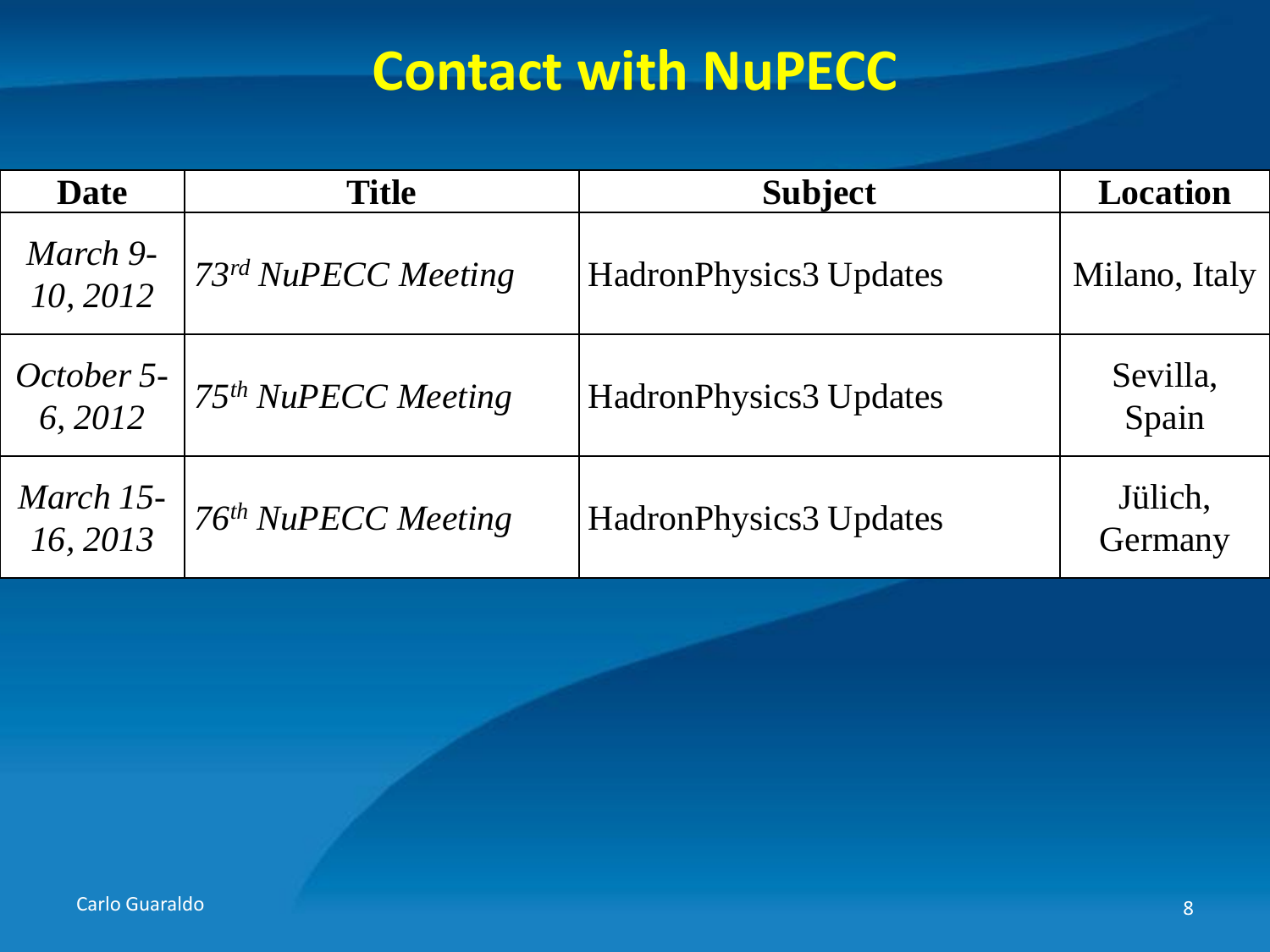#### **Contacts with the Commission**

| <b>Date</b>         | <b>Title</b>                       | <b>Subject</b>               | <b>Location</b> |
|---------------------|------------------------------------|------------------------------|-----------------|
|                     | Management of the                  | Discussion on present and    |                 |
| 29-30 April<br>2013 | Unit "Research<br>Infrastructures" | future role of the hadron    | Brussels,       |
|                     |                                    | physics community within the | Belgium         |
|                     |                                    | <b>EC</b> funding schemes    |                 |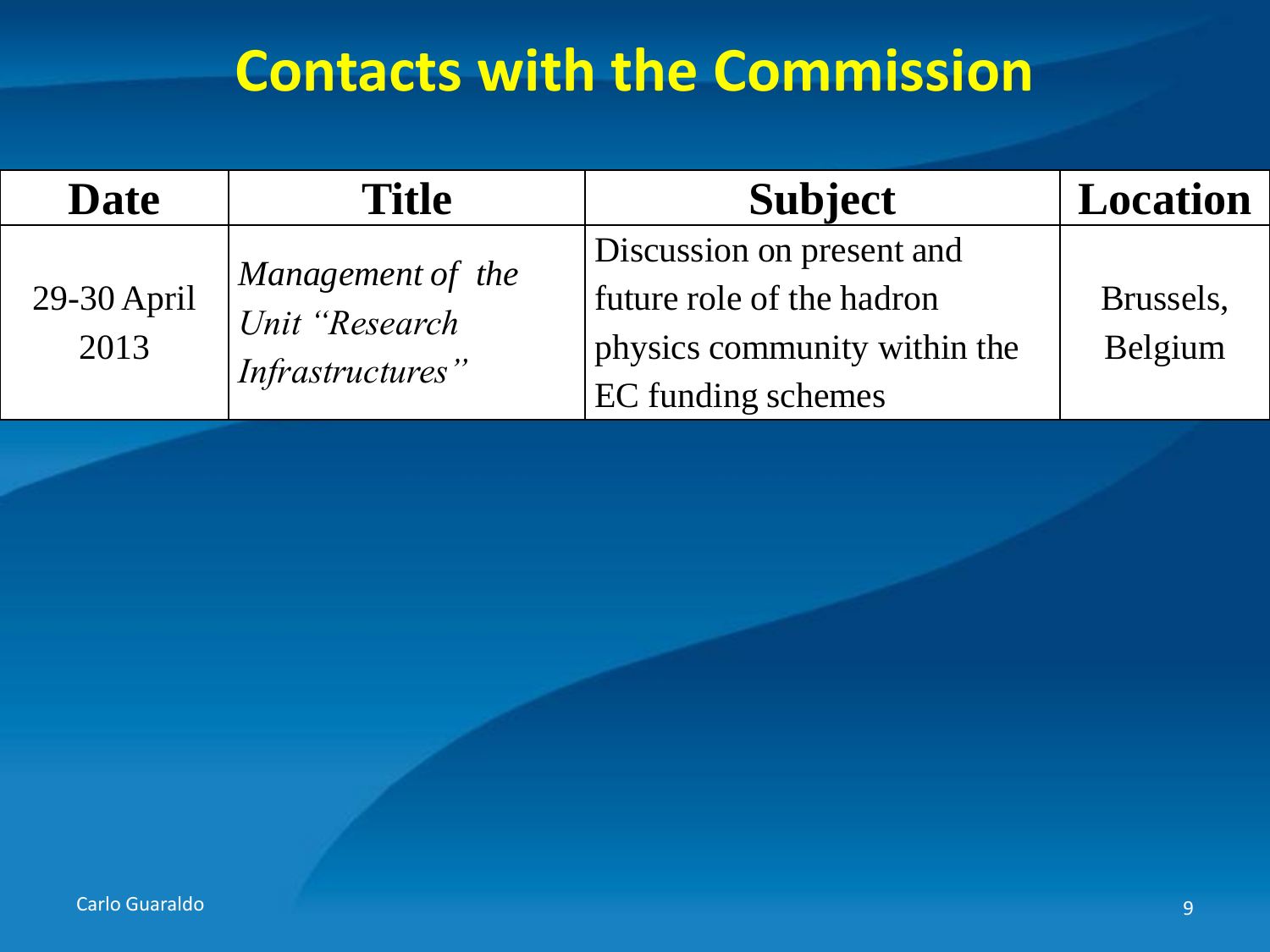#### **Meetings of the Managerial bodies (1)**

| <b>Date</b>          | <b>Title</b>                      | <b>Subject</b>                                                                                                                                                              | <b>Location</b> |
|----------------------|-----------------------------------|-----------------------------------------------------------------------------------------------------------------------------------------------------------------------------|-----------------|
| 29 March 2012        | <i>Management</i><br><b>Board</b> | Preparation of the Governing Board                                                                                                                                          | LNF, Italy      |
| 29 March 2012        | Governing<br><b>Board</b>         | In agenda: election of the GB Chair,<br>appointment of MB; voting on<br>proposed amendment of Consortium<br>Agreement; ratification distribution of<br>pre-financing        | LNF, Italy      |
| 29 September<br>2012 | <i>Management</i><br><b>Board</b> | Discussion on the progress of the<br>project, its role in the hadron physics<br>community, also with reference to an<br>eventual Hadron Physics proposal in<br>Horizon 2020 | LNF, Italy      |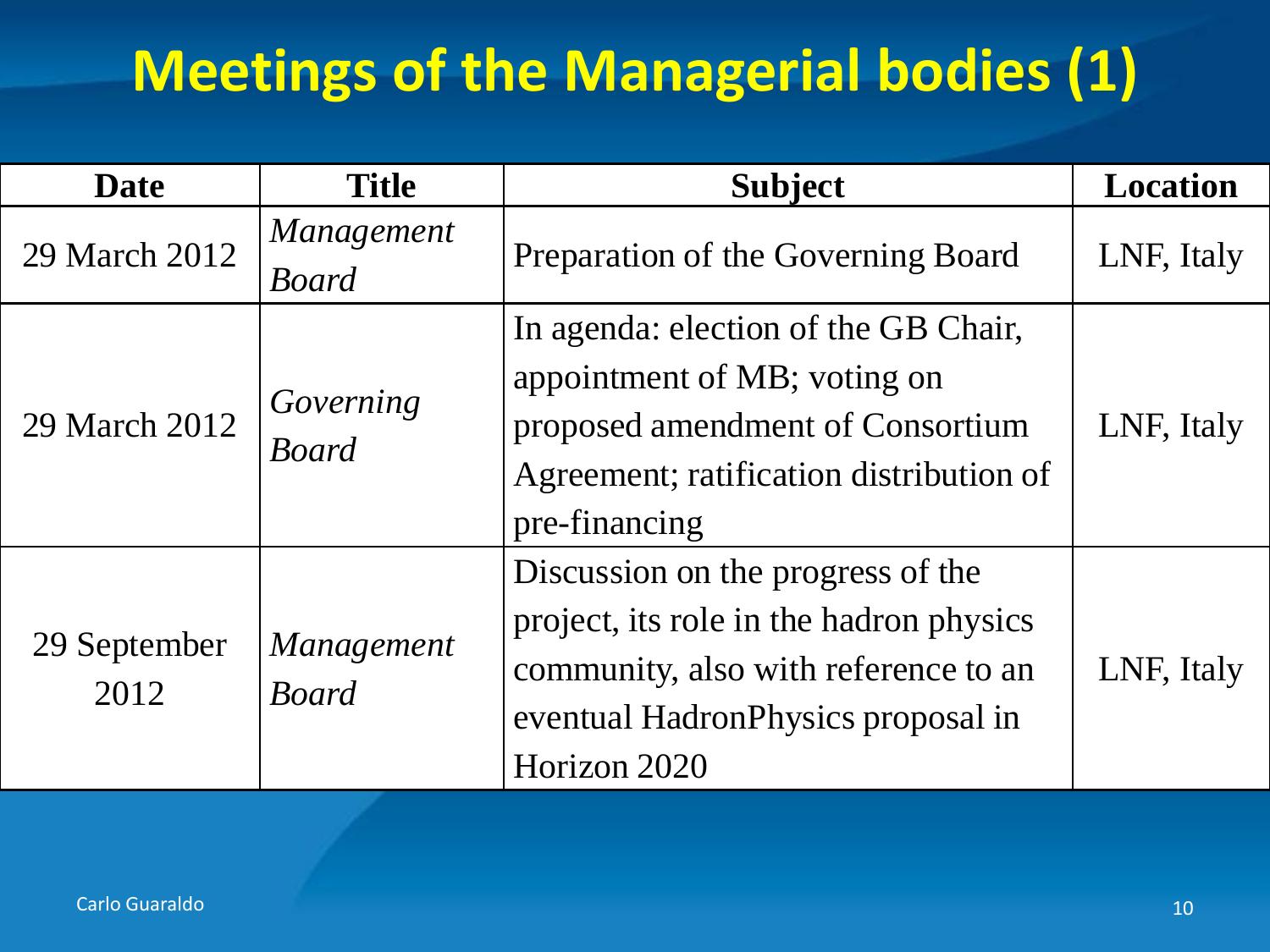#### **Meetings of the Managerial bodies (2)**

| <b>Date</b>         | <b>Title</b>                      | <b>Subject</b>                          | <b>Location</b> |  |
|---------------------|-----------------------------------|-----------------------------------------|-----------------|--|
|                     |                                   | Discussion on the progress of the       |                 |  |
|                     | <i>Management</i><br><b>Board</b> | project, its role in the hadron physics |                 |  |
| 18 January 2013     |                                   | community, also with reference to an    | LNF, Italy      |  |
|                     |                                   | eventual Hadron Physics proposal in     |                 |  |
|                     |                                   | Horizon 2020                            |                 |  |
| 20 March 2013       | Management                        | Meeting with members of the MB on       |                 |  |
|                     | <b>Board</b>                      | the progress of specific activities     | Torino, Italy   |  |
|                     |                                   | Discussion on the progress of the       |                 |  |
| 18-19 April<br>2013 | Management<br><b>Board</b>        | project, its role in the hadron physics |                 |  |
|                     |                                   | community, also with reference to an    | LNF, Italy      |  |
|                     |                                   | eventual Hadron Physics proposal in     |                 |  |
|                     |                                   | Horizon 2020                            |                 |  |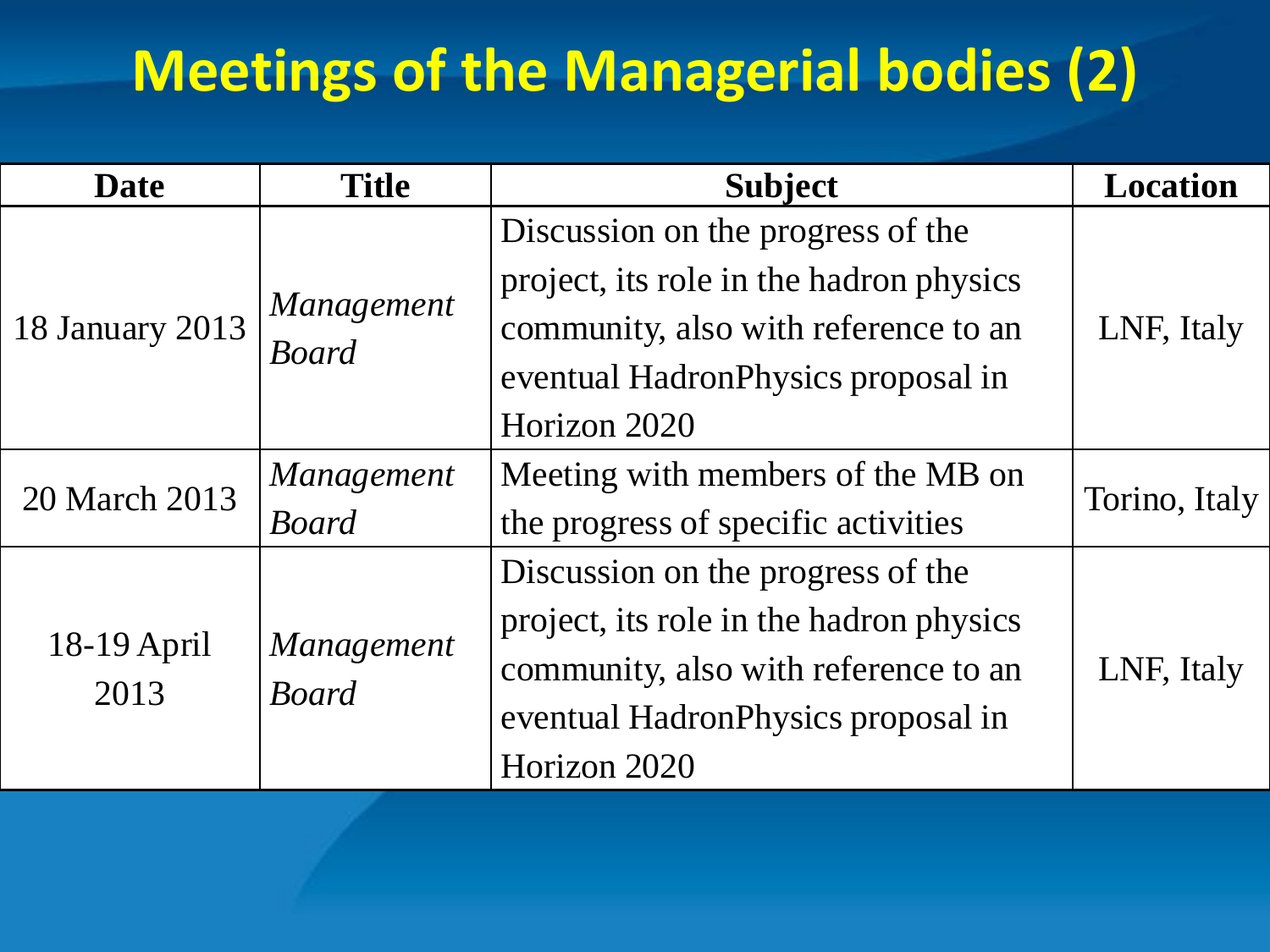#### **Meetings of the Managerial bodies (3)**

| <b>Date</b>    | <b>Title</b>         | <b>Subject</b>                          | <b>Location</b> |  |
|----------------|----------------------|-----------------------------------------|-----------------|--|
|                | Governing            | Ratification of managerial decision     |                 |  |
| 19 April 2013  | <b>Board</b>         | and strategical indications             | LNF, Italy      |  |
|                | <b>Spokespersons</b> | Status report on the progress of the    |                 |  |
| 27-28 May 2013 | of activities        | activities                              | LNF, Italy      |  |
| 6 June 2013    | Management           | Meeting with members of the MB on       |                 |  |
|                | <b>Board</b>         | the progress of specific activities     | Torino, Italy   |  |
| 18 June 2013   |                      | Discussion on the progress of the       |                 |  |
|                |                      | project, its role in the hadron physics |                 |  |
|                | <i>Management</i>    | community, also with reference to an    | LNF, Italy      |  |
|                | <b>Board</b>         | eventual HadronPhysics proposal in      |                 |  |
|                |                      | Horizon 2020                            |                 |  |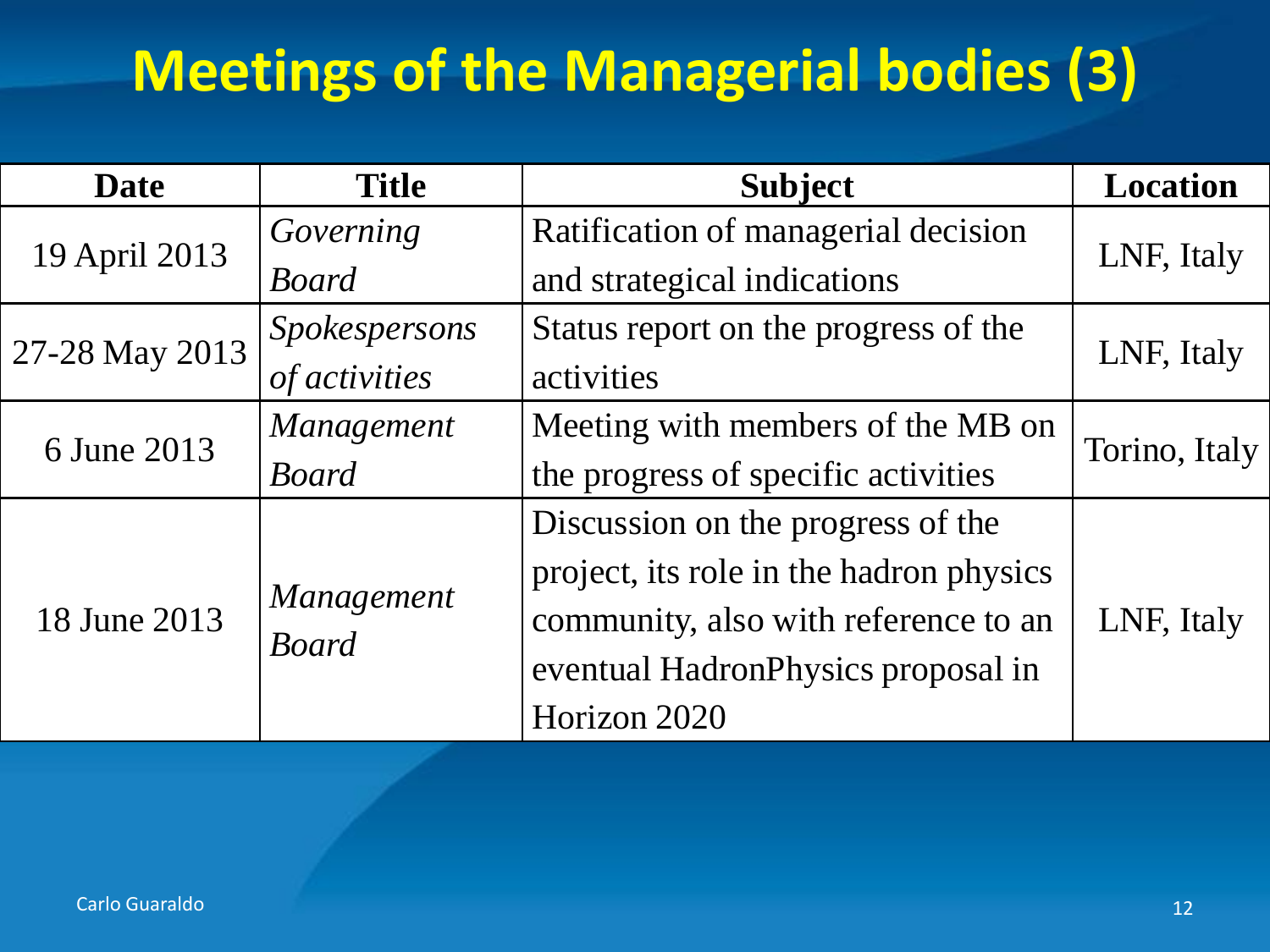#### **Sponsorship of conferences and workshops (1)**

| <b>Date</b>                 | <b>Title</b>       | <b>Subject</b>                                                                                      | <b>Location</b>     |
|-----------------------------|--------------------|-----------------------------------------------------------------------------------------------------|---------------------|
| $16-20$ April<br>2012       |                    | ALICE-week @LNF   JRA WP27 DI-JETCAL                                                                | LNF, Italy          |
| 31 May-5 June<br>2012       | <i>Meson 2012</i>  | International Workshop on<br>"Meson Production, Properties<br>and Interactions"                     | Cracow,<br>Poland   |
| 15 June 2012                | WP2-TURHIC         | Workshop on the Network activity<br>"Theory of Ultrarelativistic Heavy"<br>Ions Collisions"         | Nantes,<br>France   |
| 6-10 August<br>2012         | <b>GGSWBS 2012</b> | Georgian-German School and<br><b>Workshop in Basic Science</b>                                      | Tbilisi,<br>Georgia |
| $10 - 14$<br>September 2012 | WP7-FAIRnet        | Workshop on the Network activity<br>"A worldwide research<br>networking activity on QCD at<br>FAIR" | Paris,<br>France    |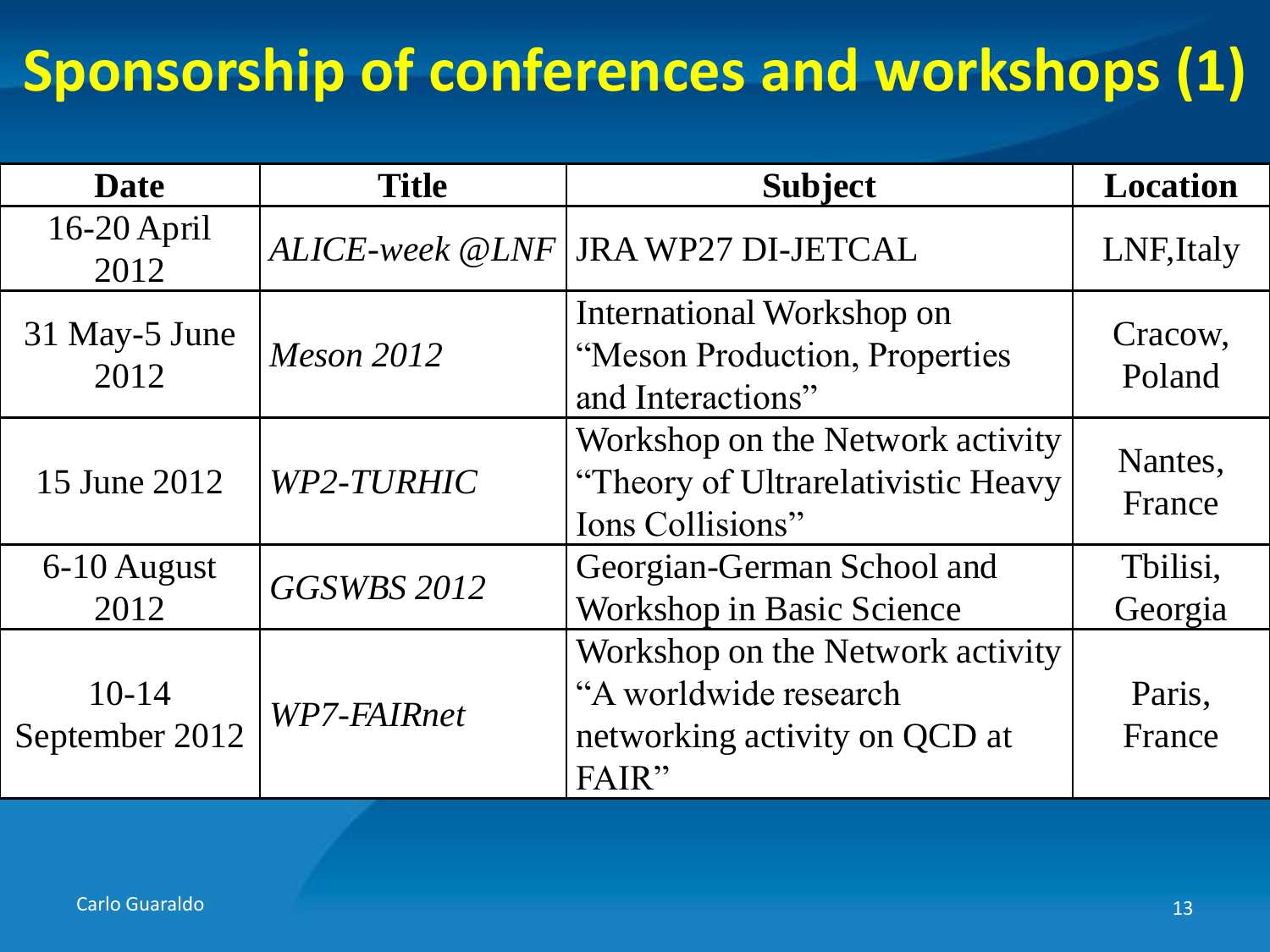#### **Sponsorship of conferences and workshops (2)**

| <b>Date</b>               | <b>Title</b>                   | <b>Subject</b>                                                                                          | <b>Location</b>    |
|---------------------------|--------------------------------|---------------------------------------------------------------------------------------------------------|--------------------|
| 23-28<br>September 2012   | Channeling 2012                | Workshop on "Charged and<br>neutral particles channeling<br>phenomena"                                  | Alghero,<br>Italy  |
| 15 October 2012           | Incontri di Fisica<br>2012     | Dissemination of<br>HadronPhysics3 contents to<br>high school teachers                                  | LNF, Italy         |
| 16-19 October<br>2012     | Dark forces at<br>accelerators | Workshop on "Experimental<br>searches on new gauge bosons<br>and their connections with dark<br>matter" | LNF, Italy         |
| 10-15 June 2013 LEAP 2013 |                                | International conference on<br>"Low Energy Antiproton"<br>Physics"                                      | Uppsala,<br>Sweden |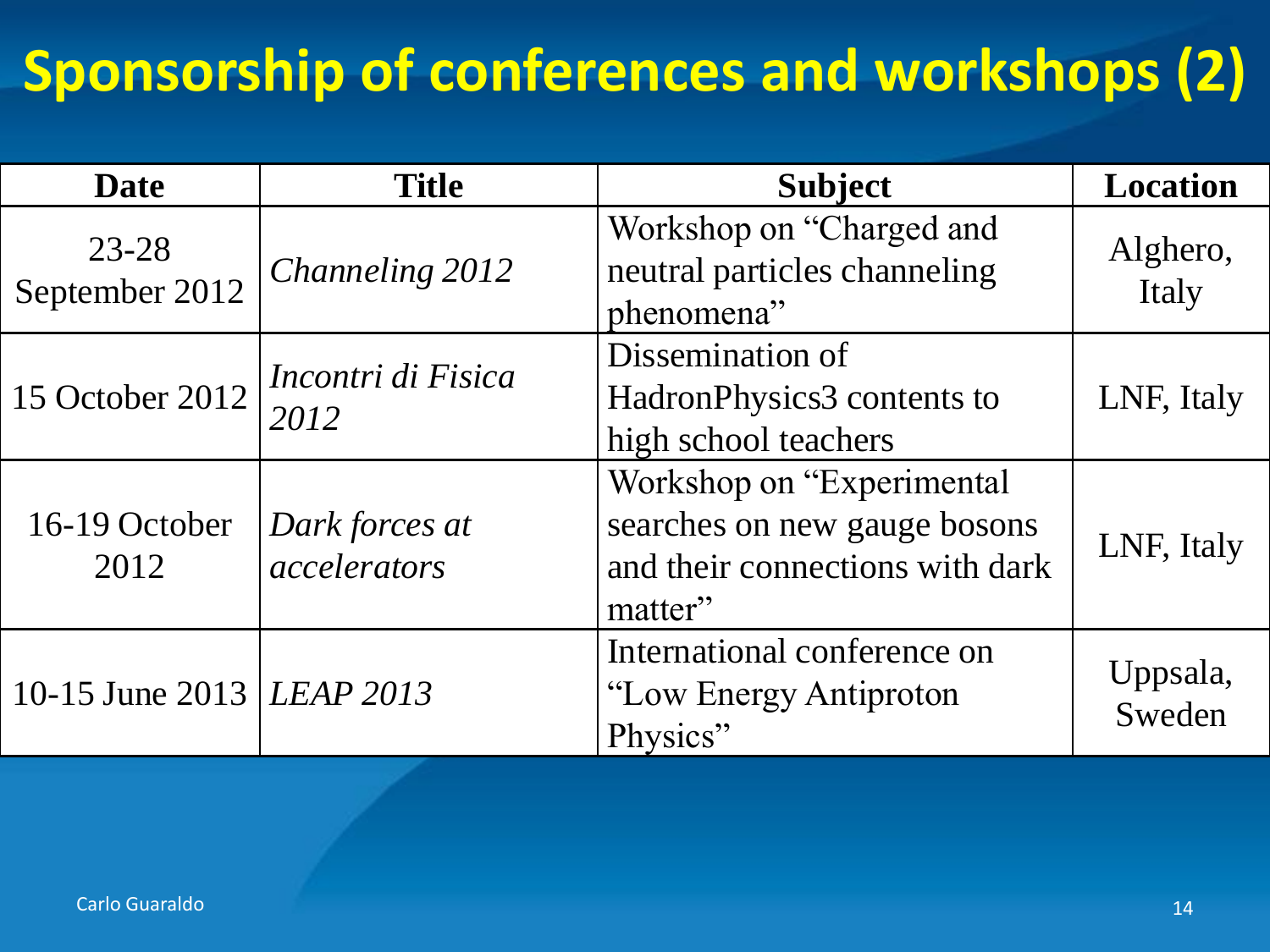#### **AMENDMENTS TO THE GRANT AGREEMENT**

**Carlo Guaraldo** 15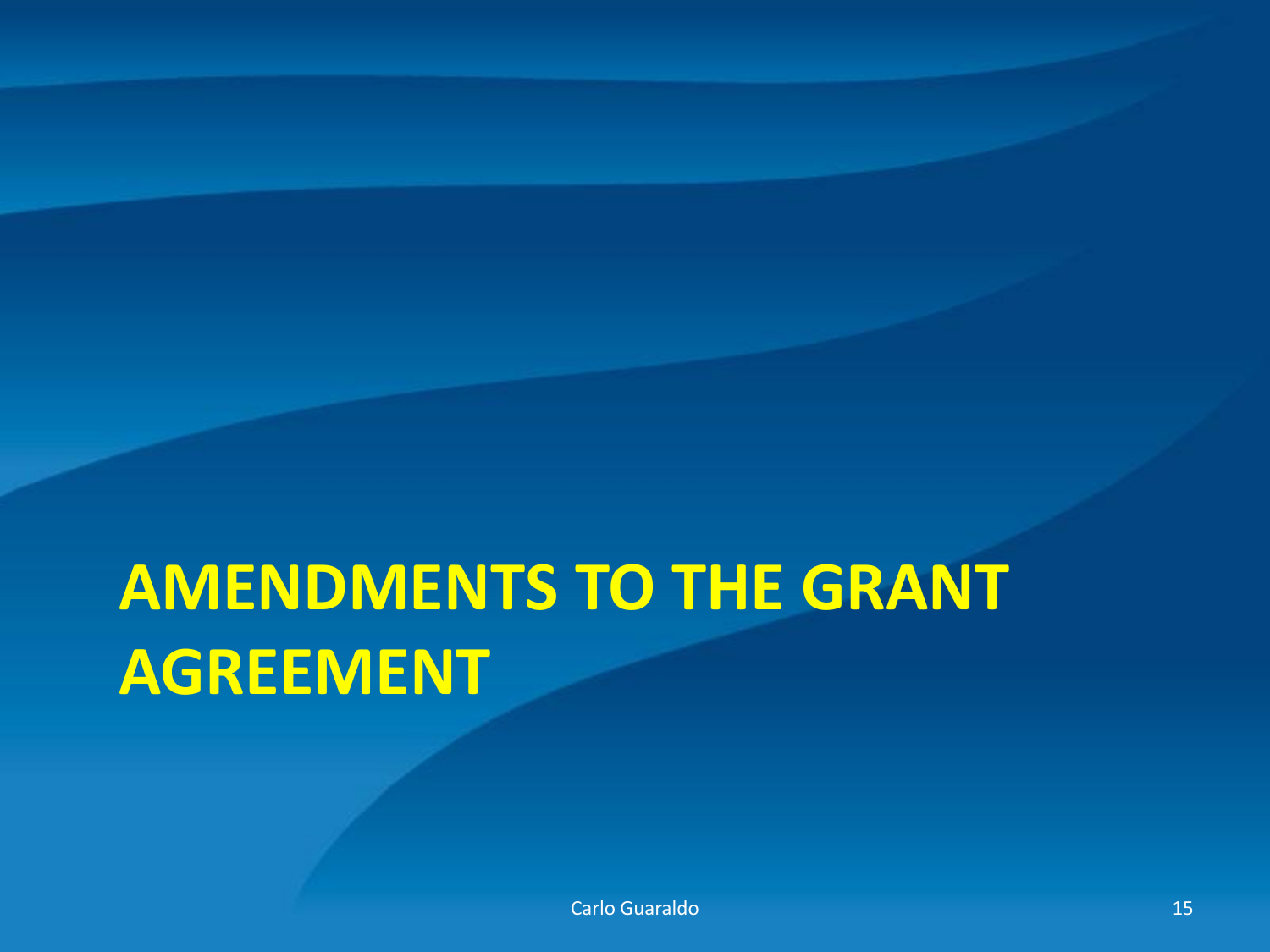#### **Request for Amendment n. 1**

The requested modifications are:

- 1. Partial transfer of rights and obligations from beneficiary n. 37-VU (terminated) to the new beneficiary n. 49-VUA (Stichting VU-Vumc) from 01/01/2012
- 2. Universal transfer of rights and obligations from beneficiary n. 34-KFKI RMKI to beneficiary n. 34- WignerRCP (Wigner Research Centre for Physics) from 01/01/2012
- 3. Addition of new beneficiary n. 50-FAIR (Facility for Antiproton and Ion Research GmbH) from 01/04/2013
- 4. Modification of Annex I
- 5. Modification of GPFs (legal representatives, contact persons, budget)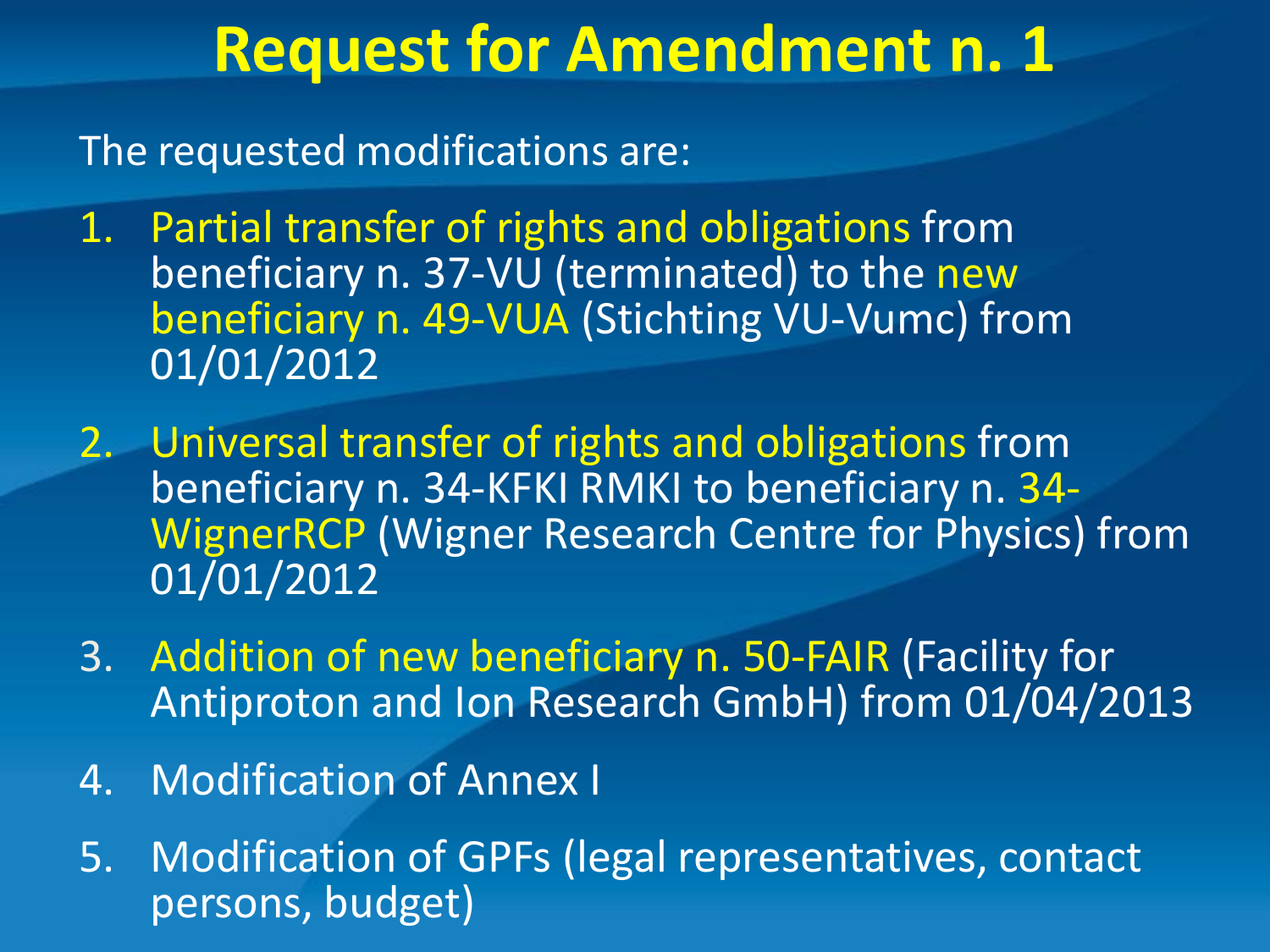#### **1. Partial transfer of rights and obligations**

**Beneficiary n. 37-VU** used to comprise **four separate organizations**, two out of which were: VU University (VU) and VU University Medical Center (VUmc).

As of January 1st 2012, **Beneficiary n. 37 - VU has demerged** and has been **terminated** from HP3. In the demerger, **VU and VUmc have become part of a separate foundation** *Stichting VU-VUmc*  (the new **Beneficiary n. 49-VUA**)*,* an independent legal entity, to which premises and staff of VU involved in HadronPhysics3 now belong.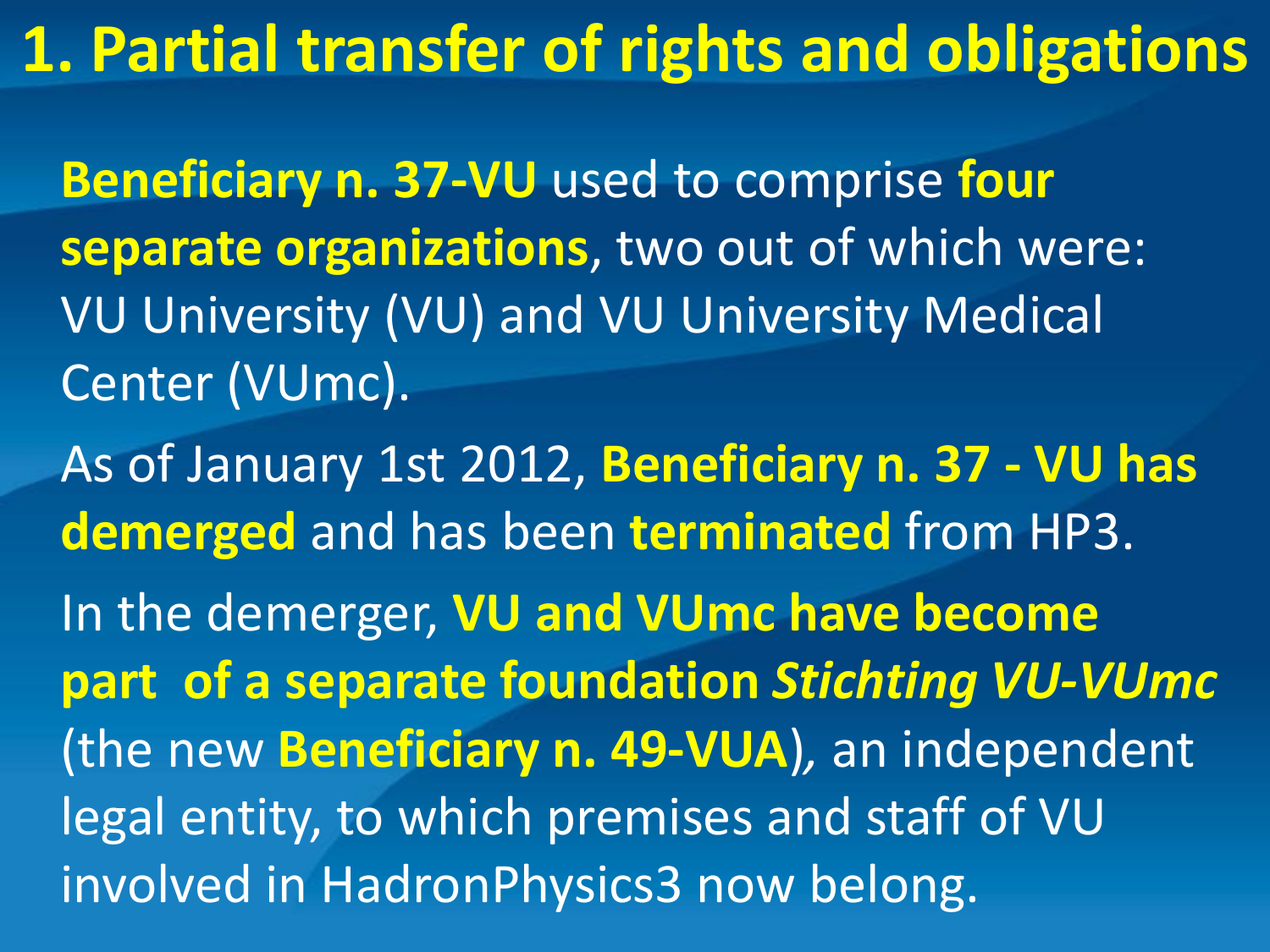#### **2. Universal transfer of rights and obligations**

**Beneficiary n. 34 – KFKI RMKI** has **merged** into the new legal entity *Wigner Research Centre for Physics* (**beneficiary n. 34 – WignerRCP**), due to a re-organisation of the Hungarian Academy of Sciences.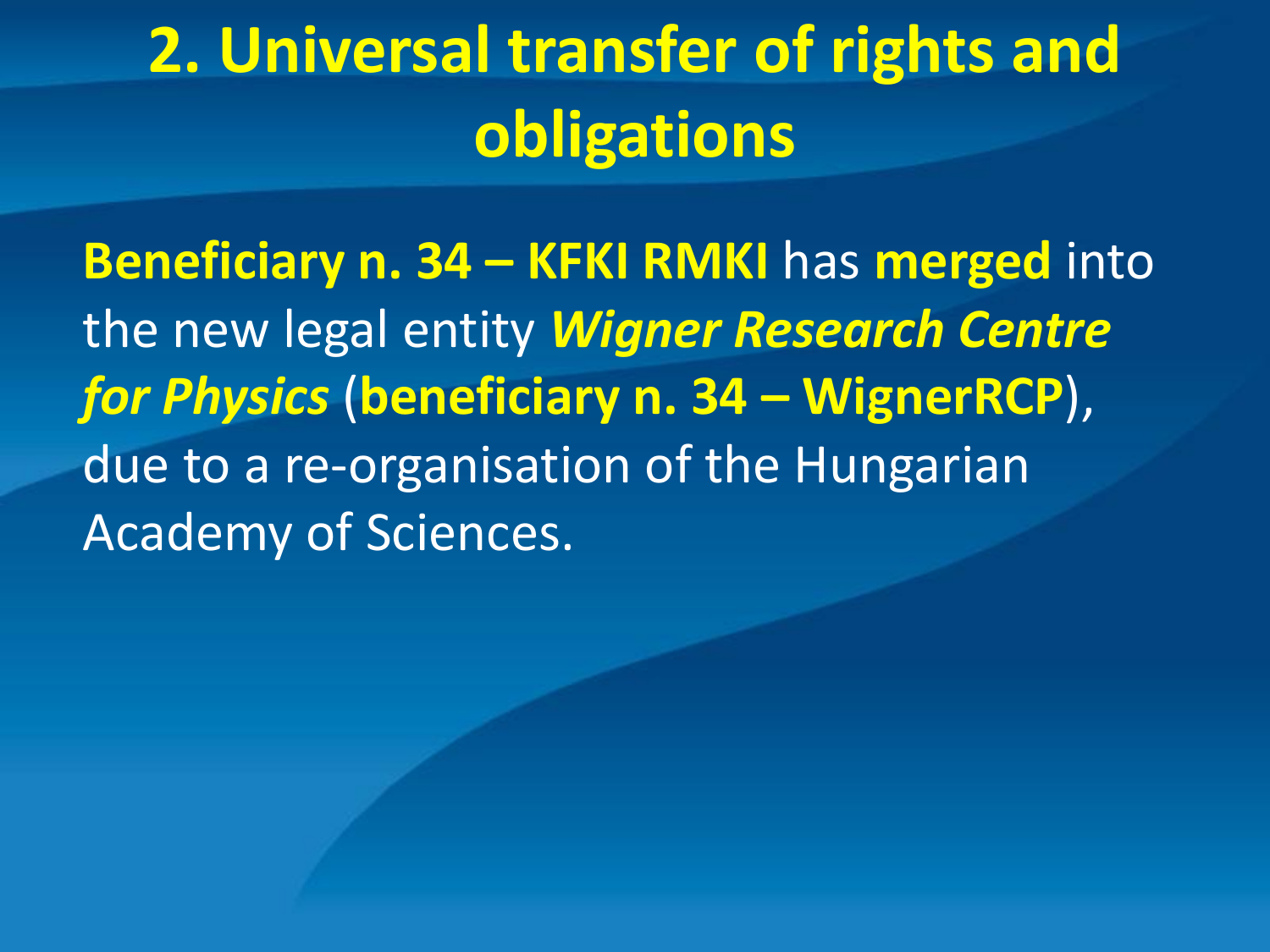#### **3. Addition of a new beneficiary**

The organization **Facility for Antiproton and Ion Research in Europe GmbH** (**FAIR**) has asked to join *HadronPhysics3* and will become **beneficiary n. 50***.*

The joining implies the **transfer of tasks and budget from beneficiary n. 9-GSI to FAIR** for contributing to the Work Package **WP7** from **1 st April 2013**.

FAIR will contribute to "**Task 3 – R&D on detectors, FEE and DAQ**", specifically for the realization of **Deliverable D7.3** (the Technical Design Reports for the CBM ToF Detector, CBM Ring Imaging Cherenkov Detector and CBM Transition Radiation Detector), and of **Deliverable D7.5** (Reports on topical workshops); with an allocated **budget of 30.000 EUR**.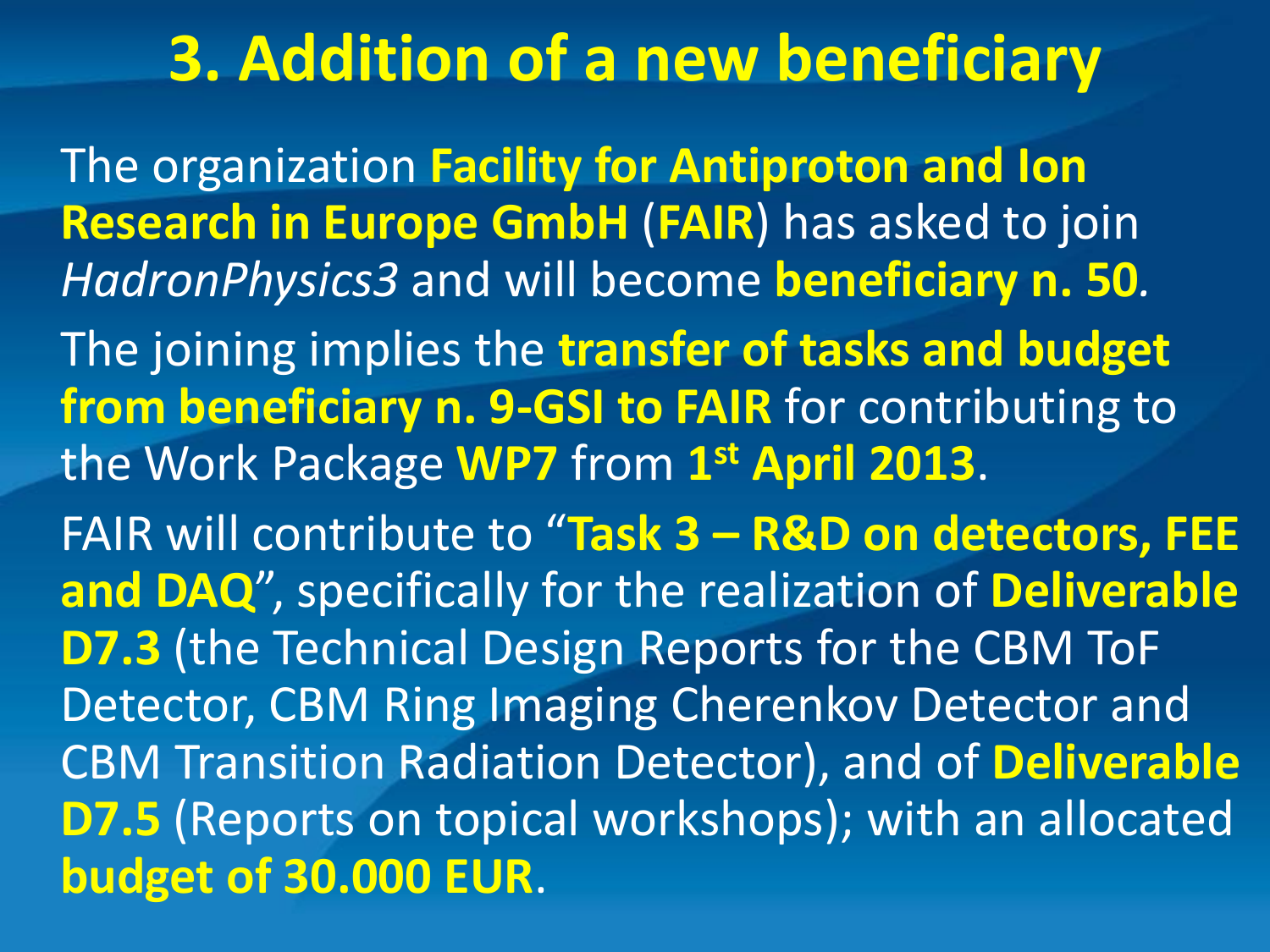### **FIRST PERIODIC REPORT**

Carlo Guaraldo 20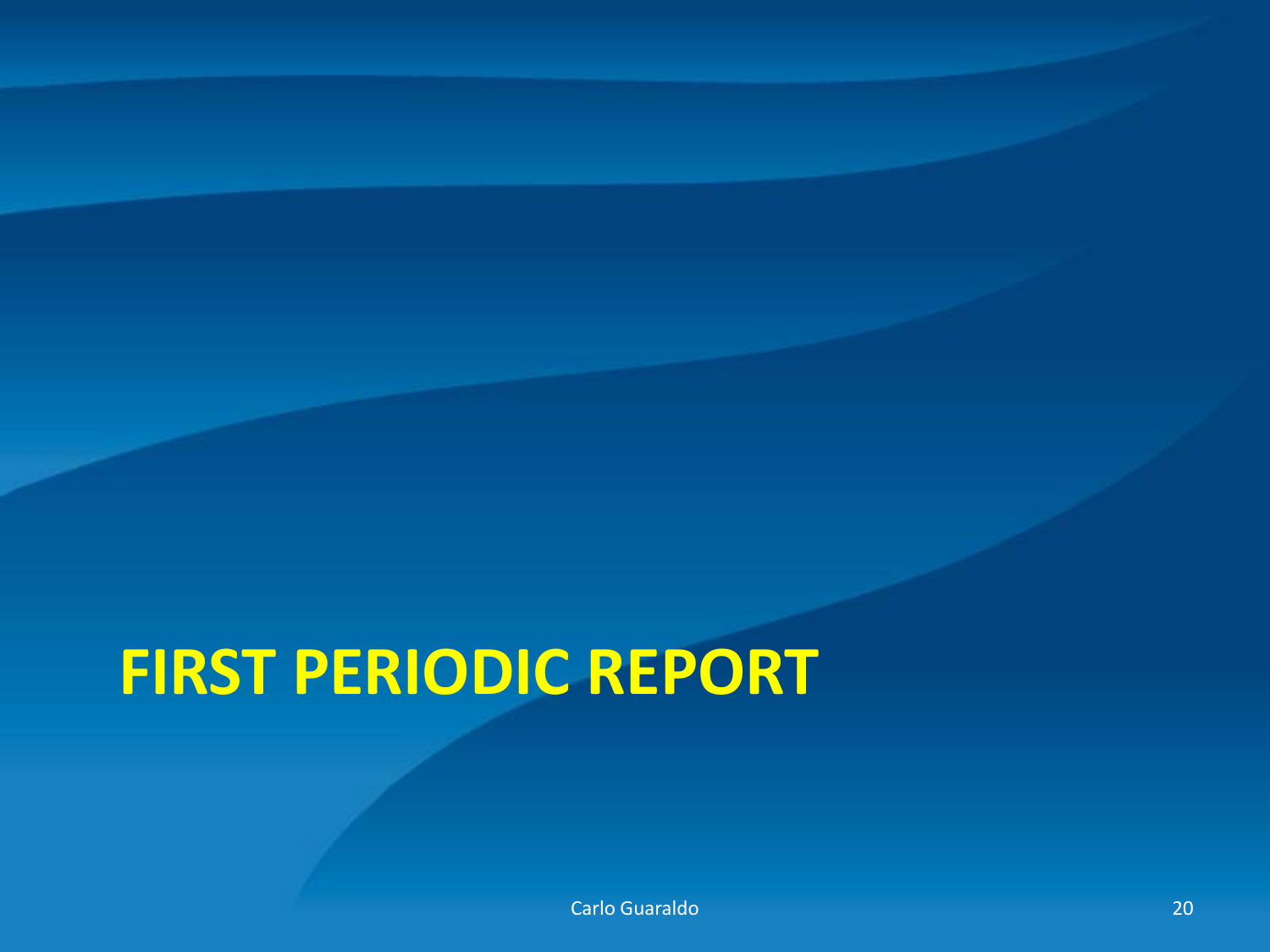#### **Preparation of the first Periodic Report (1/1/2012-30/06/2013)**

#### • **Scientific Report**

- − Templates sent to the Spokespersons on 16/04/2013 (**Deadline: 31/05/2013**)
- − Spokespersons meeting: 27-28 May 2013

#### • **Financial Report**

− Template sent to the Financial Contact Persons on 15/06/2013 (**Deadline: 19/07/2013**)